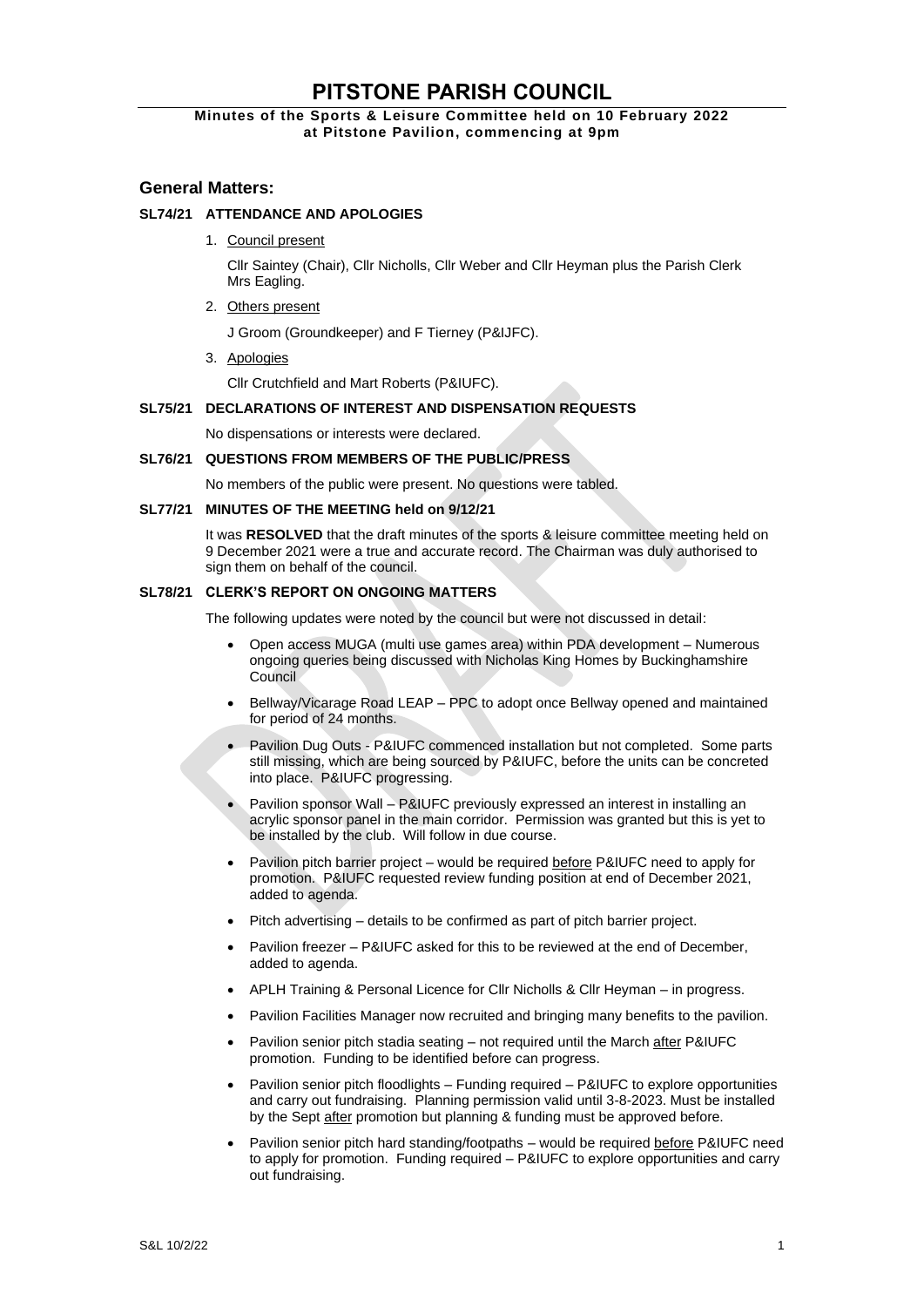- P&IUFC / TSEL and P&IJFC proposals for pavilion site confidential discussions continue, scheduled to be considered by full parish council at end of February.
- Pavilion sound absorbing panels Work to specify the necessary works ongoing. Referred to full parish council due to the cost.
- Pavilion protective screen in front of serving hatch being installed as part of gutter protection works, awaiting installation date.
- Gutter protection mesh order placed, awaiting installation date.
- Replacement clips for ball stop netting order placed, awaiting installation date.
- Pavilion 12-month remedials Just car park works outstanding.
- Pavilion black out blinds & roller shutter conversion to electric complete.
- Replacement water filters on order from Ambivent.
- Faulty light fitting rectified by NSP.
- Cold water disinfection and re-testing carried out by GES w/c 31/1/22
- Cold weather plans equipment purchased to enable front path to be kept clear of ice & snow during inclement weather. Hirers please note that it is not possible to clear the chip car park.
- Sewerage rebate Wave now reviewed meter readings (no water utilised on pitch last summer) and adjusted invoices accordingly. Continue to monitor for forthcoming year.
- Gas meter upgrade Regent Gas arranging. No charge to the parish council.
- BT analogue switch off ACE to determine if any action required by the parish council.
- Car park signage Cllr Weber drafting. Will be considered at subsequent meeting.
- 1st Ivinghoe & Pitstone Scouts to respond to the parish council in due course re scout hut at the pavilion site.
- I&PUCC double cricket nets (a) draft planning application drawn up, waiting for tree root protection information from Total Play and cost/confirmation from BC (b) information supplied to I&PUCC re routing/h&s/PMH permissions etc (c) S106 request submitted to BC (waiting for response) (d) Occupational licence being drawn up.
- Skate park construction in progress. Eta for completion, early April.

#### **SL79/21 CORRESPONDENCE**

The list of correspondence received was noted.

## **SL80/21 PAVILION MATTERS**

1. Financial summary

The monthly summary for the site was noted.

- 2. Ground keeping
	- Badger and fox damage continues to be minimal but may increase in the spring.
	- It was noted that all 4 padlocks were missing from the portable goals and **RESOLVED**  to replace them. P&IJFC offered to meet the cost, and the club was thanked for their assistance.
	- It was **RESOLVED** that the groundkeeper would remove the 2 paving slabs that had appeared in the front car park to the rear of the grounds.
	- It was **RESOLVED** to write to J D Ballers and insist that the boundary pegs & ropes were returned to their original positions if they have been removed. Length of floodlight duration should no longer be an issue.
	- It was noted that the grass coverage on the senior pitch was wearing thin down the middle and that the groundkeeper had vertidrained.
	- It was **RESOLVED** to have a separate discussion about the amount of funds available for renovation this year, given the financial position.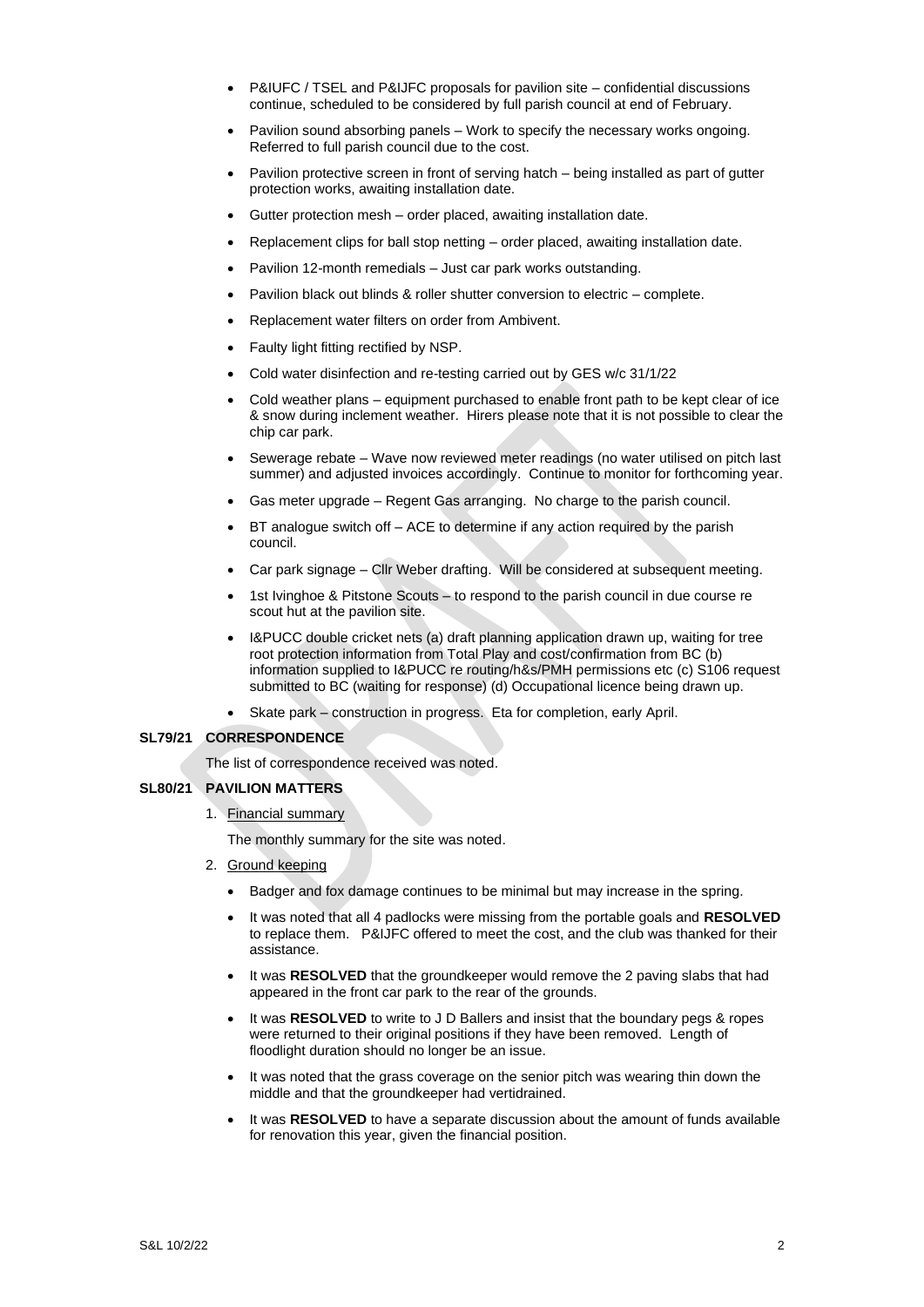3. Annual Review / Audit of Water Control Systems

It was **RESOLVED** to approve the annual review conducted in December and the Chairman was duly authorised to countersign on behalf of the council.

4. Water Quality

It was noted that the cold-water tests had recently come back with higher than desirable general bacteria (TVC) counts. GES had disinfected and retested the water, but some outlets were still raised. Further advice being sought. It was **RESOLVED** to carry out the necessary remedials that might be identified and then commission further testing.

5. Legionella Duty Holder and Training

It was **RESOLVED** to meet the cost of legionella training for the Pavilion Facilities Manager so that he can take over responsibility for the water testing and monitoring.

6. Snow/Ice Risk Assessment

It was **RESOLVED** to approve the updated Risk Assessment which now reflected the new snow/ice treatment and maintenance measures. The Chairman was duly authorised to sign on behalf of the council.

7. Carpark signage

Carried forward to March meeting.

8. P&IUFC to provide updates on outstanding projects

P&IUFC were not in attendance so no updates were provided on (a) timescale for completion of the dug outs (outstanding over 12m) (b) whether internal sponsorship board required or not (c) an update on funding proposals for the pitch barrier system (d) a review of the kitchen facilities.

9. Repairs and remedial works

It was noted that the following remedial works had been undertaken: leaking referee's toilet fixed, loose toilet seat fixed, door handle on front door re-affixed, community room floor treated to remove scratches and electric roller shutter electrical fault fixed.

#### **SL81/21 OPEN SPACE MATTERS**

1. Remedial works

Only minor remedial works had been required during the month.

2. Re-issue of Contract re Recreation Ground maintenance

It was **RESOLVED** to enter the contract with Groom Grounds Maintenance, cost of £1,050 + VAT per quarter, with other terms and duties unchanged from prior year. The Chairman was duly authorised to sign on behalf of the council.

#### **SL82/21 OTHER & REPORTS**

- 1. It was noted that the next Town Lands Charity meeting had taken place in January and initial feedback had been received. PPC to revert to TLC with further information.
- 2. P&IUFC were not in attendance at the meeting, therefore the presentation of their quarterly accounts was postponed until March (initially scheduled for January).
- 3. It was noted that P&IUFC had arranged a ground grading inspection on 8/2/22. A number of issues were raised which require further consideration by both the council and the club.
- 4. No other reports had been submitted to the committee.

#### **SL83/21 REFERRAL TO FULL COUNCIL**

It was **RESOLVED** that there were no matters to refer to full council this month.

#### **SL84/21 DATE AND TIME OF NEXT MEETING**

The next meeting of the sports and leisure committee is scheduled for 10/3/22 at Pitstone Pavilion. It was **RESOLVED** to move the start times to 8pm.

March agenda items:

- Annual review of Events and Open Space Hire Policy including charges (being reviewed at same time as pavilion charges)
- Annual review of pavilion hire fees
- Annual review of the council's pitch strategy for both the pavilion and recreation ground to ensure optimal usage